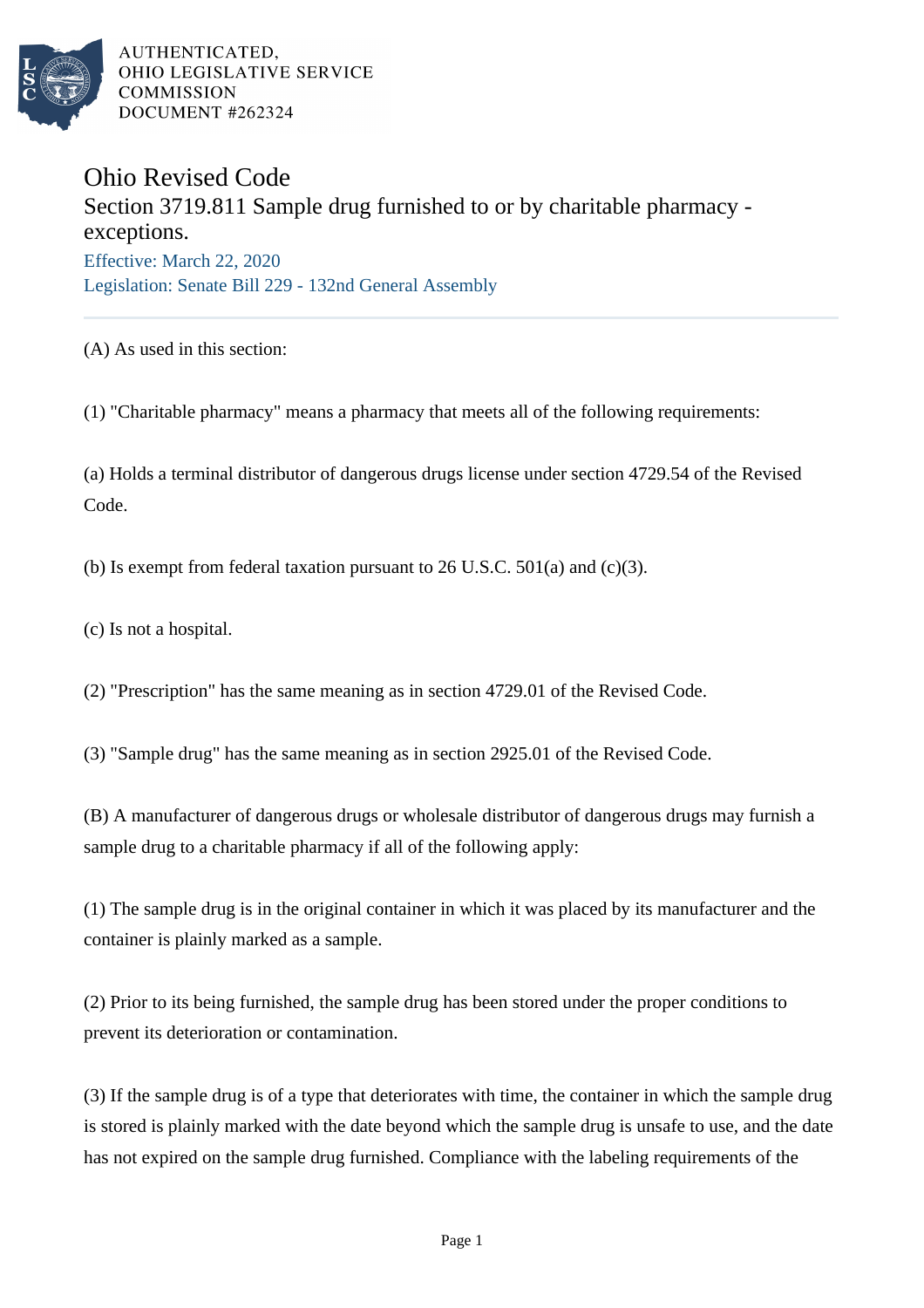

AUTHENTICATED, OHIO LEGISLATIVE SERVICE **COMMISSION** DOCUMENT #262324

"Federal Food, Drug, and Cosmetic Act," 52 Stat. 1040 (1938), 21 U.S.C. 301, as amended, constitutes compliance with division (B)(3) of this section.

(4) The sample drug is distributed, stored, or discarded in such a way that the sample drug may not be acquired or used by any unauthorized person, or by any person, including a child, for whom it may present a health or safety hazard.

(5) The sample drug is furnished free of charge.

(6) The sample drug is not a controlled substance.

(C) A representative of a manufacturer of dangerous drugs or a licensed health professional authorized to prescribe drugs may furnish a sample drug to a charitable pharmacy if all of the following apply:

(1) Rules have been adopted rules under division (F) of this section that permit such a representative or health professional to furnish a sample drug to a charitable pharmacy.

(2) The representative or health professional complies with standards and procedures established in rules adopted under division (F) of this section.

(3) The requirements of divisions  $(B)(1)$  to  $(6)$  of this section are satisfied.

(D) A pharmacist working, whether or not for compensation, in a charitable pharmacy may dispense a sample drug to a person if all of the following apply:

(1) The person to whom the sample drug is dispensed is eligible for the sample drug under standards established by the body responsible for the charitable pharmacy's general management.

(2) The person to whom the sample is dispensed presents to the pharmacist a valid prescription for the sample drug.

(3) The sample drug is dispensed free of charge.